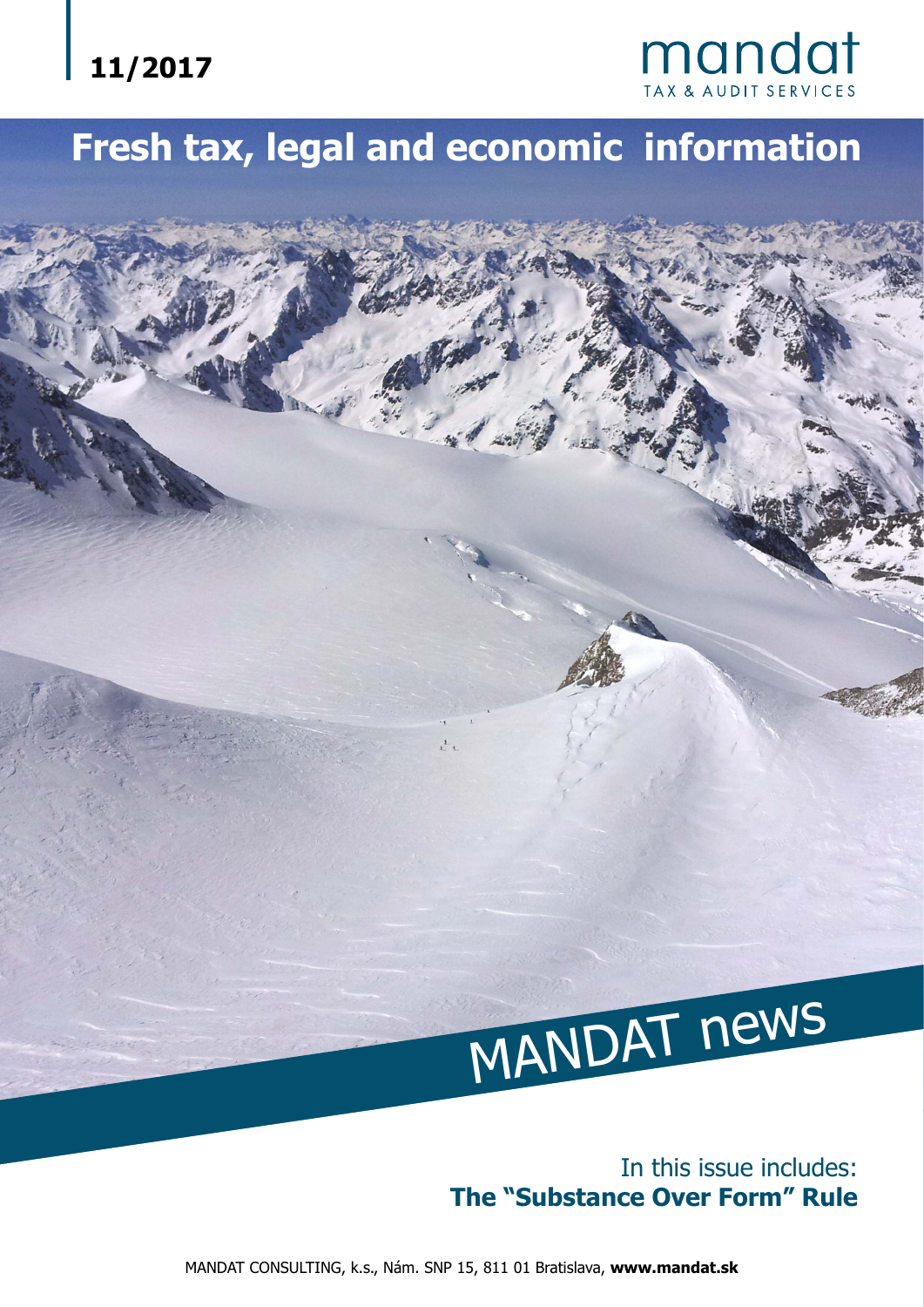## mando **TAX & AUDIT SERVICES**

### **THE "SUBSTANCE OVER FORM" RULE**

The Parliament of the Slovak Republic approved Act No. 563/2009 Coll., on Tax Administration and on Amendments to Certain Laws, as amended, which amends and supplements certain laws within the meaning of the Action Plan to Combat Tax Fraud. One of the main changes is the amendment to the "substance over form" rule. The amendment is the transposition of Art. 6 (General anti-abuse rule) of Council Directive (EU) 2016/1164 of 12 July 2016 laying down rules against tax avoidance practices that directly affect the functioning of the internal market.

New General Rule against Abuse:

(1) For the purposes of calculating the tax liability of legal persons, a Member State does not take account of an arrangement or a set of arrangements which, having regard to all the relevant facts and circumstances, are not genuine, since the main purpose or one of the main purposes of their utilization is to achieve a tax advantage which is contrary to the subject matter or purpose of applicable tax law. Such an arrangement may consist of more than one step or part.

(2) For the purposes of paragraph 1, an arrangement or a set of arrangements is considered to be an arrangement or a set of arrangements that are not genuine, unless they are established for legitimate business purposes reflecting economic reality.

(3) When, in accordance with paragraph 1, such arrangements or sets of arrangements are not taken into account, the tax shall be calculated in accordance with national law.

Obviously, the law judges the facts much more strictly. In the past, at least one other reason than the reduction of the tax base would be sufficient.

The current wording of the Act says that the reduction of the tax base must not belong among the main reasons at all.



Roman Ferjanc

e-mail: **roman.ferjanc@mandat.sk** Tel.: +421 2 571042-12

## **RATING OF COMPANIES**

The amendment further proposes that the Financial Administration should create an objective, independent and legally applicable system of rating of tax entities, which will be primarily of motivating and preventive nature, while allowing for the provision of specific tax regimes for reliable taxpayers. Thus, the Tax Reliability Index could contribute directly or indirectly to improving tax collection and to improving the business environment in

**I**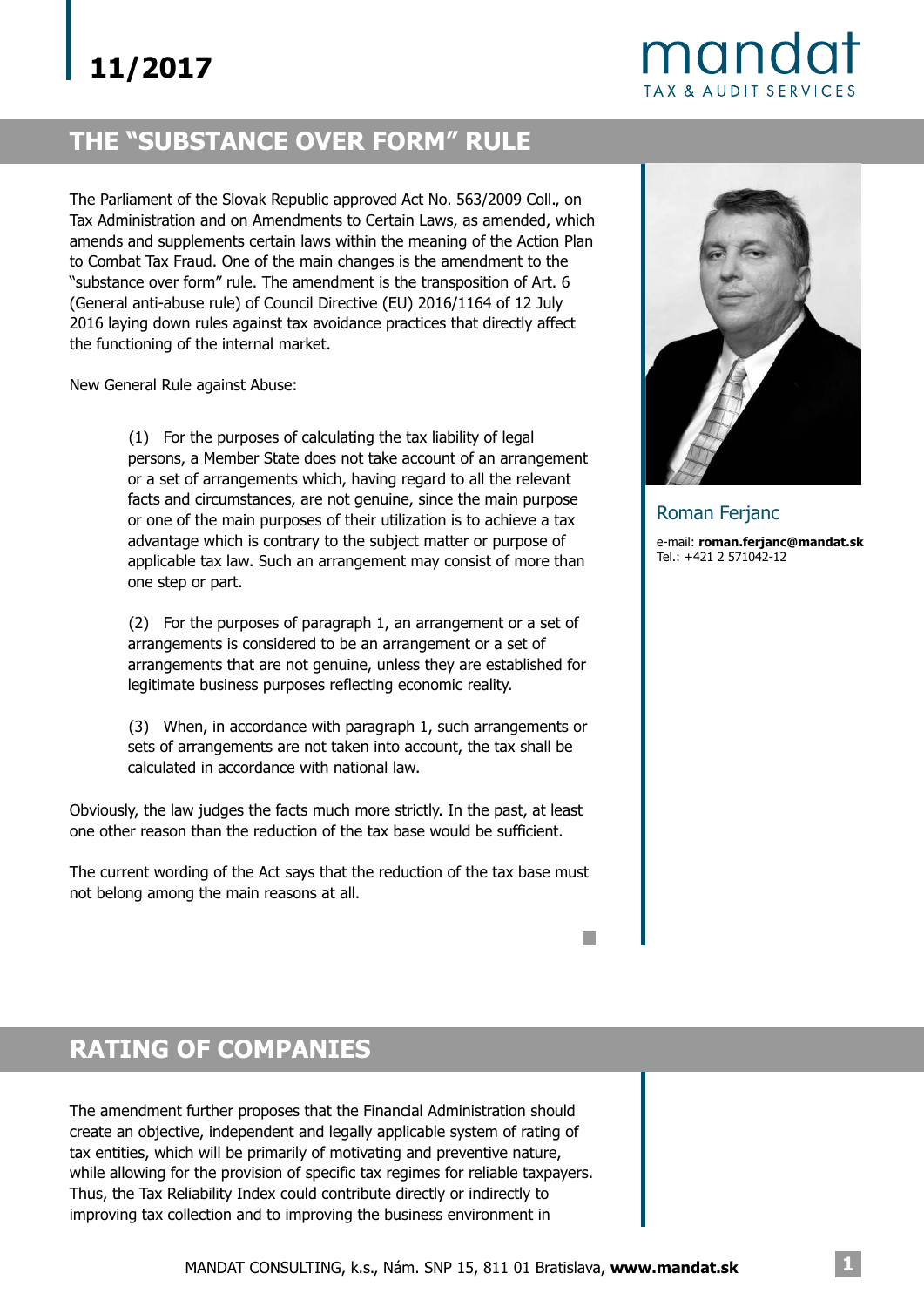mandat **TAX & AUDIT SERVICES** 

### **RATING OF COMPANIES**

general. Entities with the highest reliability could benefit from legitimate benefits compared with less reliable entities, which would motivate entities to behave responsibly towards the Financial Administration, as the proper performance of obligations will have a positive impact on the determination of the tax reliability index.

In practice, this could mean that entities fulfilling all their obligations timely will have less tax inspections.

Special tax regimes will be publicly known. Details on the criteria for determining the eligibility of a tax entity for special tax regimes and the list of special tax regimes will be published by the Financial Directorate of the Slovak Republic on its website.



Robert Jex e-mail: **robert.jex@mandat.sk** Tel.: +421 2 571042-13

n.

n.

#### **NOT TO BE MISSED**

#### **Important dates**

Overview of important dates in the December 2017 can be found on our website:**http://www.mandat.sk**